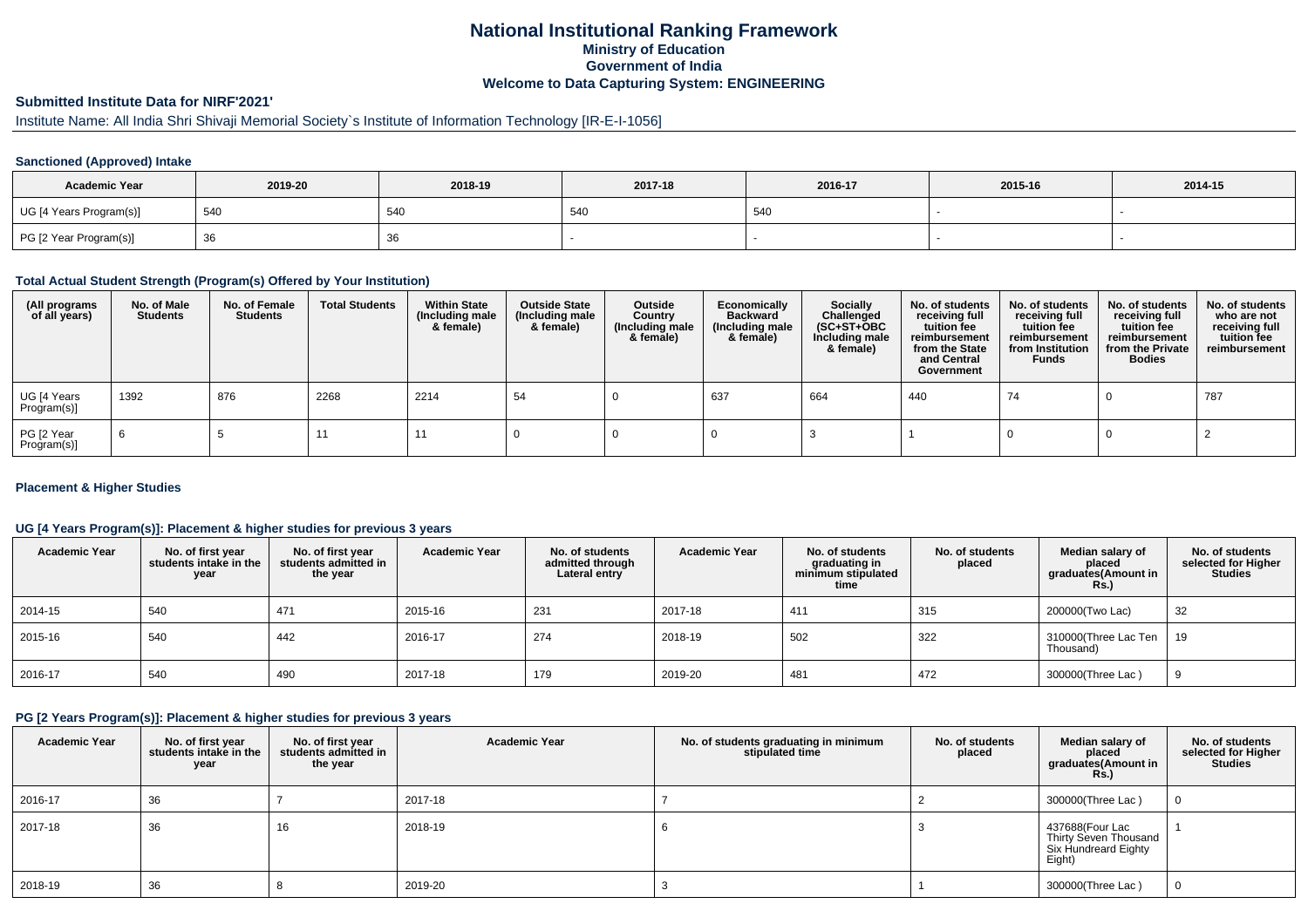### **Ph.D Student Details**

| Ph.D (Student pursuing doctoral program till 2019-20 Students admitted in the academic year 2020-21 should not be entered here.) |                                                            |                       |         |  |  |  |  |
|----------------------------------------------------------------------------------------------------------------------------------|------------------------------------------------------------|-----------------------|---------|--|--|--|--|
|                                                                                                                                  |                                                            | <b>Total Students</b> |         |  |  |  |  |
| Full Time                                                                                                                        |                                                            | 45                    |         |  |  |  |  |
| Part Time                                                                                                                        |                                                            |                       |         |  |  |  |  |
|                                                                                                                                  | No. of Ph.D students graduated (including Integrated Ph.D) |                       |         |  |  |  |  |
|                                                                                                                                  | 2019-20                                                    | 2018-19               | 2017-18 |  |  |  |  |
| Full Time                                                                                                                        |                                                            |                       |         |  |  |  |  |
| Part Time                                                                                                                        |                                                            |                       |         |  |  |  |  |

# **Financial Resources: Utilised Amount for the Capital expenditure for previous 3 years**

| <b>Academic Year</b>                                                                                                                                                                      | 2019-20                                                                          | 2018-19                                                                                              | 2017-18                                                                           |  |
|-------------------------------------------------------------------------------------------------------------------------------------------------------------------------------------------|----------------------------------------------------------------------------------|------------------------------------------------------------------------------------------------------|-----------------------------------------------------------------------------------|--|
|                                                                                                                                                                                           | <b>Utilised Amount</b>                                                           | <b>Utilised Amount</b>                                                                               | <b>Utilised Amount</b>                                                            |  |
|                                                                                                                                                                                           |                                                                                  | Annual Capital Expenditure on Academic Activities and Resources (excluding expenditure on buildings) |                                                                                   |  |
| Library (Books, Journals and e-Resources only)                                                                                                                                            | 1179965 (Eleven Lac Seventy Nine Thousand Nine Hundred<br>Sixty Five)            | 1681707 (Sixteen Lac Eighty One Thousand Seven Hundred<br>Seven)                                     | 2654126 (Twenty Six Lac Fifty Four Thousand One hundred<br>Twenty Six)            |  |
| New Equipment and software for Laboratories                                                                                                                                               | 6679863 (Sixty Six Lac Seventy Nine Thousand Eight Hundred<br>Sixty Three)       | 1297540 (Twelve Lac Ninety Seven Thousand Five Hundred<br>Forty)                                     | 7335919 (Seventy Three Lac Thirty Five Thousand Nine<br>Hundred Nineteen)         |  |
| <b>Engineering Workshops</b>                                                                                                                                                              | 1058257 (Ten Lac Fifty Eight Thousand Two Hundred Fifty<br>Seven)                | 204116 (Two Lac Four Thousand One Hundred Sixteen)                                                   | 755116 (Seven Lac Fifty Five Thousand One Hundred Sixteen)                        |  |
| Other expenditure on creation of Capital Assets (For setting up<br>classrooms, seminar hall, conference hall, library, Lab, Engg<br>workshops excluding expenditure on Land and Building) | 29307321 (Two Crore Ninety Three Lac Seven Thousand<br>Three Hundred Twenty One) | 718291 (Seven Lac Eighteen Thousand Two Hundred Ninety<br>One)                                       | 15264199 (One Crore Fifty Two Lac Sixty Four Thousand One<br>Hundred Ninety Nine) |  |

# **Financial Resources: Utilised Amount for the Operational expenditure for previous 3 years**

| <b>Academic Year</b>                                                                                                                                                                            | 2019-20                                                                             | 2018-19                                                                            | 2017-18                                                                   |  |  |  |  |  |  |
|-------------------------------------------------------------------------------------------------------------------------------------------------------------------------------------------------|-------------------------------------------------------------------------------------|------------------------------------------------------------------------------------|---------------------------------------------------------------------------|--|--|--|--|--|--|
|                                                                                                                                                                                                 | <b>Utilised Amount</b>                                                              | <b>Utilised Amount</b>                                                             | <b>Utilised Amount</b>                                                    |  |  |  |  |  |  |
| <b>Annual Operational Expenditure</b>                                                                                                                                                           |                                                                                     |                                                                                    |                                                                           |  |  |  |  |  |  |
| Salaries (Teaching and Non Teaching staff)                                                                                                                                                      | 134402748 (Thirteen Crore Forty Four Lac Two Thousand<br>Seven Hundred Forty Eight) | 125431270 (Twelve Crore Fifty Four Lac Thirty One Thousand<br>Two Hundred Seventy) | 155242063 (Fifteen Crore Fifty Two Lac Forty Two Thousand<br>Sixty Three) |  |  |  |  |  |  |
| Maintenance of Academic Infrastructure or consumables and<br>other running expenditures (excluding maintenance of hostels<br>and allied services, rent of the building, depreciation cost, etc) | 6807367 (Sixty Eight Lac Seven Thousand Three Hundred<br>Sixty Seven)               | 6459893 (Sixty Four Lac Fifty Nine Thousand Eight Hundred<br>Ninety Three)         | 8849246 (Eighty Eight Lac Forty Nine Thousand Two Hundred<br>Forty Six)   |  |  |  |  |  |  |
| Seminars/Conferences/Workshops                                                                                                                                                                  | 195147 (One Lac Ninety Five Thousand One Hundred Forty<br>Seven)                    | 916252 (Nine Lac Sixteen Thousand Two Hundred Fifty Two)                           | 183750 (One Lac Eighty Three Thousand Seven Hundred<br>Fifty)             |  |  |  |  |  |  |

**IPR**

| Calendar year            | 2019 | 2018 | 2017 |
|--------------------------|------|------|------|
| No. of Patents Published |      |      |      |
| No. of Patents Granted   |      |      |      |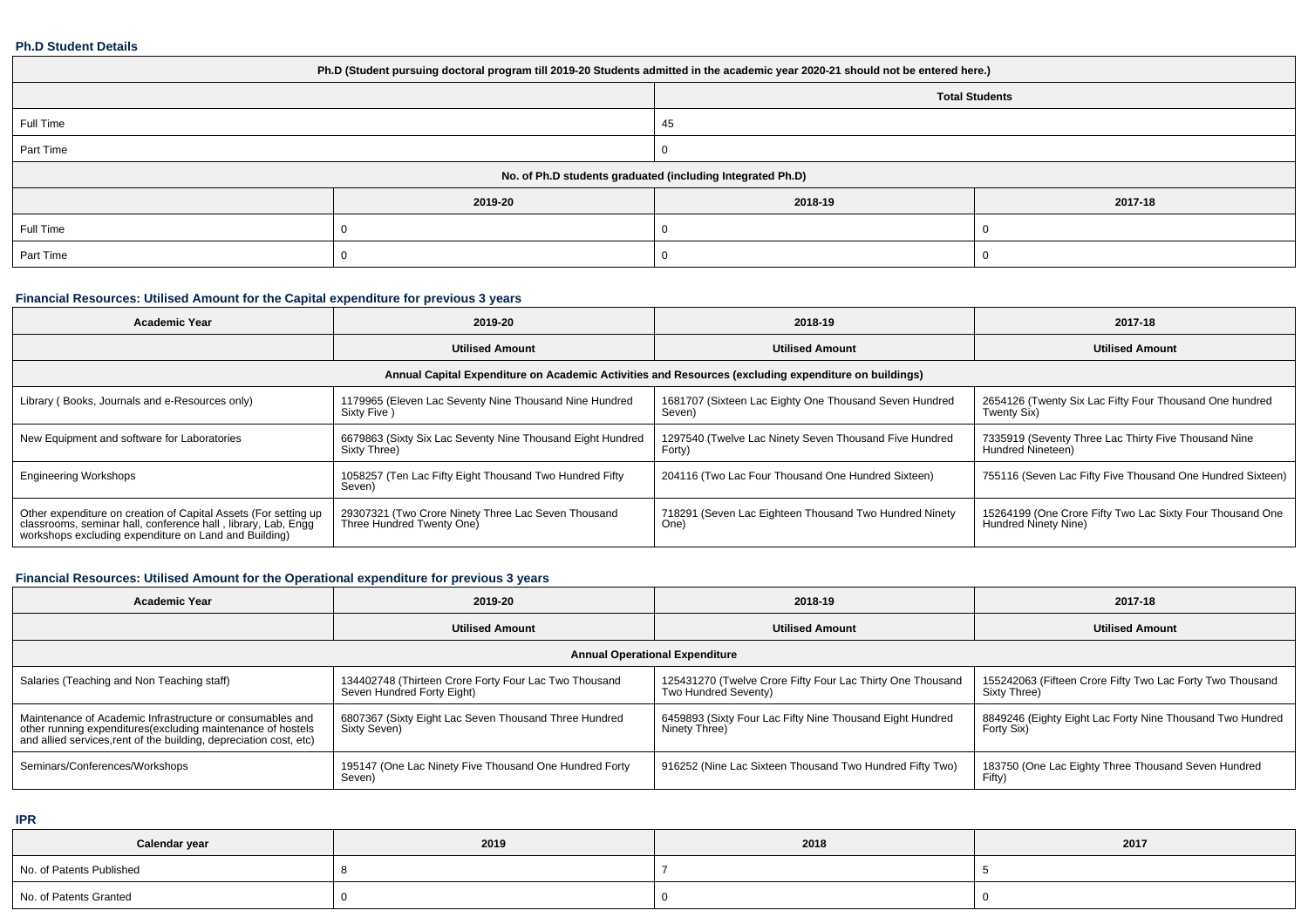### **Sponsored Research Details**

| <b>Financial Year</b>                    | 2019-20                                                          | 2018-19                            | 2017-18                        |
|------------------------------------------|------------------------------------------------------------------|------------------------------------|--------------------------------|
| Total no. of Sponsored Projects          |                                                                  |                                    | -10                            |
| Total no. of Funding Agencies            |                                                                  |                                    | -10                            |
| Total Amount Received (Amount in Rupees) | 2463124                                                          | 3126000                            | 8230000                        |
| Amount Received in Words                 | Twenty four lac sixty three thousands one hundred twenty<br>four | Thirty One Lac Twenty Six Thousand | Eighty Two Lac Thirty Thousand |

## **Consultancy Project Details**

| 2019-20<br><b>Financial Year</b>         |                                                    | 2018-19                      | 2017-18                                    |  |
|------------------------------------------|----------------------------------------------------|------------------------------|--------------------------------------------|--|
| Total no. of Consultancy Projects        | 18                                                 | 33                           |                                            |  |
| Total no. of Client Organizations        | 13                                                 | 33                           |                                            |  |
| Total Amount Received (Amount in Rupees) | 528530                                             | 257000                       | 726500                                     |  |
| Amount Received in Words                 | Five Lac Twenty Eight Thousand Five Hundred Thirty | Two Lac Fifty Seven Thousand | Seven Lac Twenty Six Thousand Five Hundred |  |

## **PCS Facilities: Facilities of physically challenged students**

| 1. Do your institution buildings have Lifts/Ramps?                                                                                                        | Yes, more than 80% of the buildings |
|-----------------------------------------------------------------------------------------------------------------------------------------------------------|-------------------------------------|
| 2. Do your institution have provision for walking aids, includingwheelchairs and transportation from one building to another for<br>handicapped students? | Yes                                 |
| 3. Do your institution buildings have specially designed toilets for handicapped students?                                                                | Yes, more than 80% of the buildings |

## **Faculty Details**

| Srno           | Name                          | Age | Designation            | Gender | Qualification | <b>Experience (In</b><br>Months) | <b>Is Associated</b><br><b>Last Year</b> | Currently<br>working with<br>institution? | <b>Joining Date</b> | <b>Leaving Date</b>      | <b>Association type</b> |
|----------------|-------------------------------|-----|------------------------|--------|---------------|----------------------------------|------------------------------------------|-------------------------------------------|---------------------|--------------------------|-------------------------|
|                | Shiralkar Ashpana<br>Dilawar  | 44  | Assistant<br>Professor | Female | M.E.          | 224                              | Yes                                      | Yes                                       | 07-10-2002          | $\sim$                   | Regular                 |
| $\overline{2}$ | Reshma Y Totare               | 40  | Assistant<br>Professor | Female | M.E.          | 152                              | Yes                                      | Yes                                       | 18-07-2007          | $\sim$                   | Regular                 |
| 3              | Yogesh P Patil                | 47  | Associate<br>Professor | Male   | Ph.D          | 240                              | Yes                                      | Yes                                       | 29-07-2005          | $\overline{\phantom{a}}$ | Regular                 |
| 4              | Chaudhari Sandip<br>Motilal   | 45  | Assistant<br>Professor | Male   | M.E.          | 272                              | Yes                                      | Yes                                       | 01-10-2008          | $\sim$                   | Regular                 |
| 5              | Pragati P Mahale              | 40  | Assistant<br>Professor | Female | M.E.          | 144                              | Yes                                      | Yes                                       | 16-10-2008          | $\sim$                   | Regular                 |
| 6              | C N Aher                      | 31  | Assistant<br>Professor | Male   | M.E.          | 90                               | Yes                                      | Yes                                       | 09-07-2013          | $\sim$                   | Regular                 |
|                | SANDHYA<br><b>OMKAR AHIRE</b> | 35  | Assistant<br>Professor | Female | M.E.          | 144                              | Yes                                      | Yes                                       | 09-06-2016          | $\overline{\phantom{a}}$ | Regular                 |
| 8              | Shobha Nikam                  | 34  | Assistant<br>Professor | Female | M.E.          | 124                              | Yes                                      | Yes                                       | 29-12-2009          | $\sim$                   | Regular                 |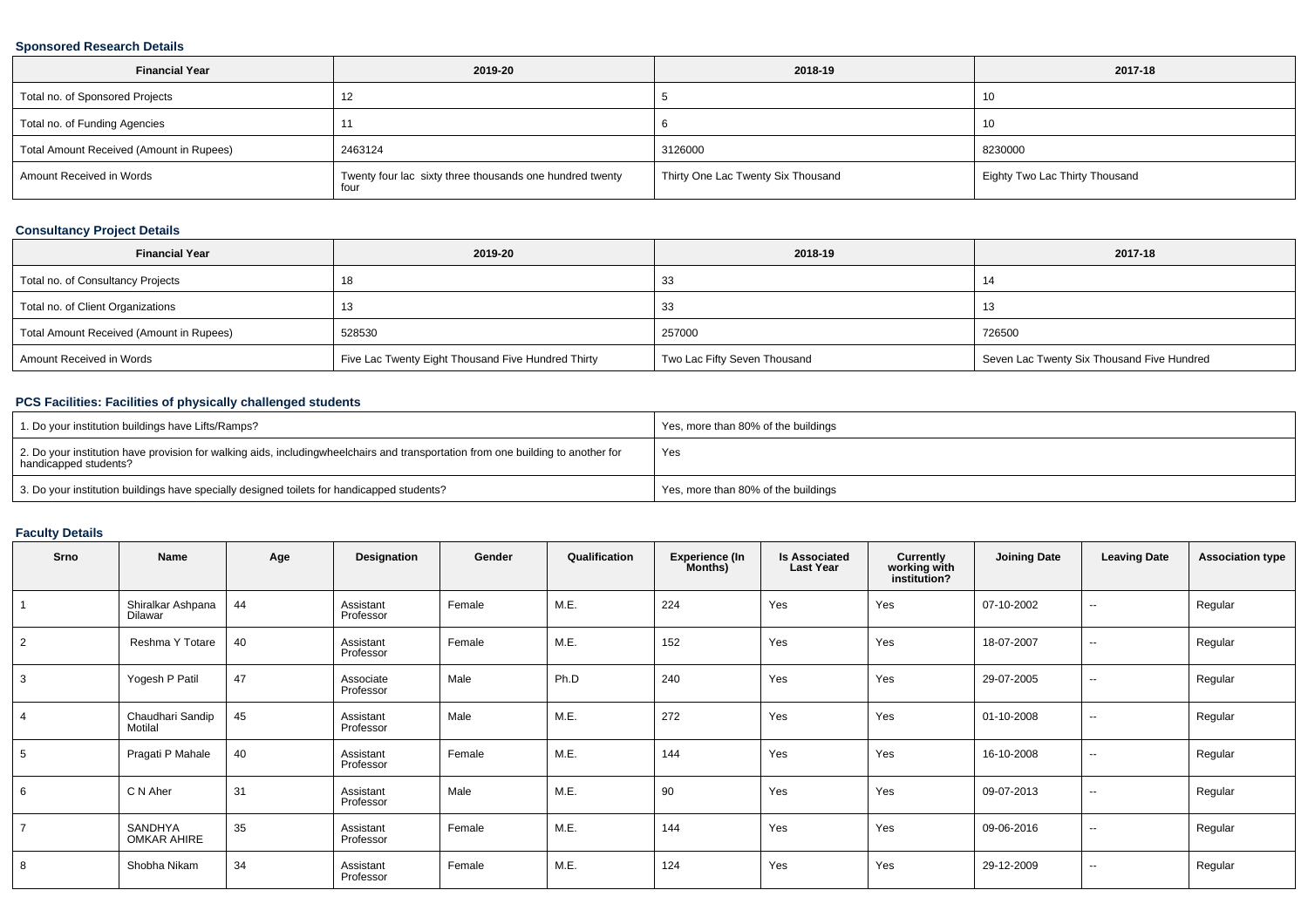| 9  | Deepali S Morey                              | 35 | Other                  | Female | B.P.Ed | 124 | Yes | Yes | 29-12-2009 | ۰.                       | Regular |
|----|----------------------------------------------|----|------------------------|--------|--------|-----|-----|-----|------------|--------------------------|---------|
| 10 | Shaikh Saba M                                | 40 | Assistant<br>Professor | Female | M.E.   | 153 | Yes | Yes | 06-07-2009 | $\overline{\phantom{a}}$ | Regular |
| 11 | Milind Pralhad<br>Gajare                     | 40 | Assistant<br>Professor | Male   | M.E.   | 211 | Yes | Yes | 01-10-2008 | $\overline{\phantom{a}}$ | Regular |
| 12 | D U Shinde                                   | 40 | Associate<br>Professor | Female | Ph.D   | 176 | Yes | Yes | 10-08-2006 | --                       | Regular |
| 13 | Sachin Vitthal<br>Shelar                     | 43 | Assistant<br>Professor | Male   | M.E.   | 252 | Yes | Yes | 01-07-2001 | $\overline{\phantom{a}}$ | Regular |
| 14 | Minal P Nerkar                               | 41 | Assistant<br>Professor | Female | M.E.   | 210 | Yes | Yes | 10-10-2002 | $\overline{\phantom{a}}$ | Regular |
| 15 | DHANANJAY<br><b>DATTATRAY</b><br><b>PISE</b> | 29 | Assistant<br>Professor | Male   | M.E.   | 44  | Yes | Yes | 25-07-2016 | --                       | Regular |
| 16 | Kamble<br>Vijaykumar S                       | 44 | Assistant<br>Professor | Male   | M.E.   | 228 | Yes | Yes | 16-03-2009 | $\overline{\phantom{a}}$ | Regular |
| 17 | Ranvir Kunal<br>Vaijnathth                   | 35 | Assistant<br>Professor | Male   | M.E.   | 139 | Yes | Yes | 08-07-2011 | $\overline{\phantom{a}}$ | Regular |
| 18 | Hemant<br>Pandurang<br>Chaudhari             | 47 | Assistant<br>Professor | Male   | M.E.   | 228 | Yes | Yes | 02-07-2001 | $\overline{\phantom{a}}$ | Regular |
| 19 | Powniker Sujata N                            | 38 | Assistant<br>Professor | Female | M.E.   | 120 | Yes | Yes | 09-06-2015 | $\overline{\phantom{a}}$ | Regular |
| 20 | Somnath Babarao<br><b>Dhonde</b>             | 45 | Assistant<br>Professor | Male   | M.E.   | 256 | Yes | Yes | 11-08-2006 | $\ddotsc$                | Regular |
| 21 | A H Raheja                                   | 30 | Assistant<br>Professor | Male   | M.E.   | 81  | Yes | Yes | 26-07-2014 | $\ddotsc$                | Regular |
| 22 | Mohini Pramod<br>Sardey                      | 52 | Assistant<br>Professor | Female | M.E.   | 297 | Yes | Yes | 04-01-2010 | $\overline{\phantom{a}}$ | Regular |
| 23 | Bhende V S                                   | 31 | Assistant<br>Professor | Female | M.E.   | 60  | Yes | Yes | 15-06-2015 | $\overline{\phantom{a}}$ | Regular |
| 24 | Meenakshi Anurag<br>Thalor                   | 36 | Assistant<br>Professor | Female | Ph.D   | 156 | Yes | Yes | 13-06-2017 | $\ddotsc$                | Regular |
| 25 | Rao Namrata M                                | 37 | Assistant<br>Professor | Female | M.E.   | 115 | Yes | Yes | 01-10-2010 | $\overline{\phantom{a}}$ | Regular |
| 26 | Dnyandeo<br>Krishna Shedge                   | 56 | Professor              | Male   | Ph.D   | 360 | Yes | Yes | 01-12-2003 | $\overline{\phantom{a}}$ | Regular |
| 27 | N D Gaikwad                                  | 48 | Assistant<br>Professor | Male   | M.E.   | 224 | Yes | Yes | 16-12-2009 |                          | Regular |
| 28 | Mahajan Prashant<br>p                        | 45 | Assistant<br>Professor | Male   | M.E.   | 228 | Yes | Yes | 07-10-2013 | $\overline{\phantom{a}}$ | Regular |
| 29 | Prashant B<br>Wakhare                        | 29 | Assistant<br>Professor | Male   | M.E.   | 84  | Yes | Yes | 15-06-2015 | $\overline{\phantom{a}}$ | Regular |
| 30 | Jagtap Sagar S                               | 33 | Assistant<br>Professor | Male   | M.E.   | 72  | Yes | Yes | 17-06-2015 | $\overline{\phantom{a}}$ | Regular |
| 31 | Prajwal S<br>Gaikwad                         | 41 | Assistant<br>Professor | Female | M.E.   | 192 | Yes | Yes | 01-08-2005 | $\overline{\phantom{a}}$ | Regular |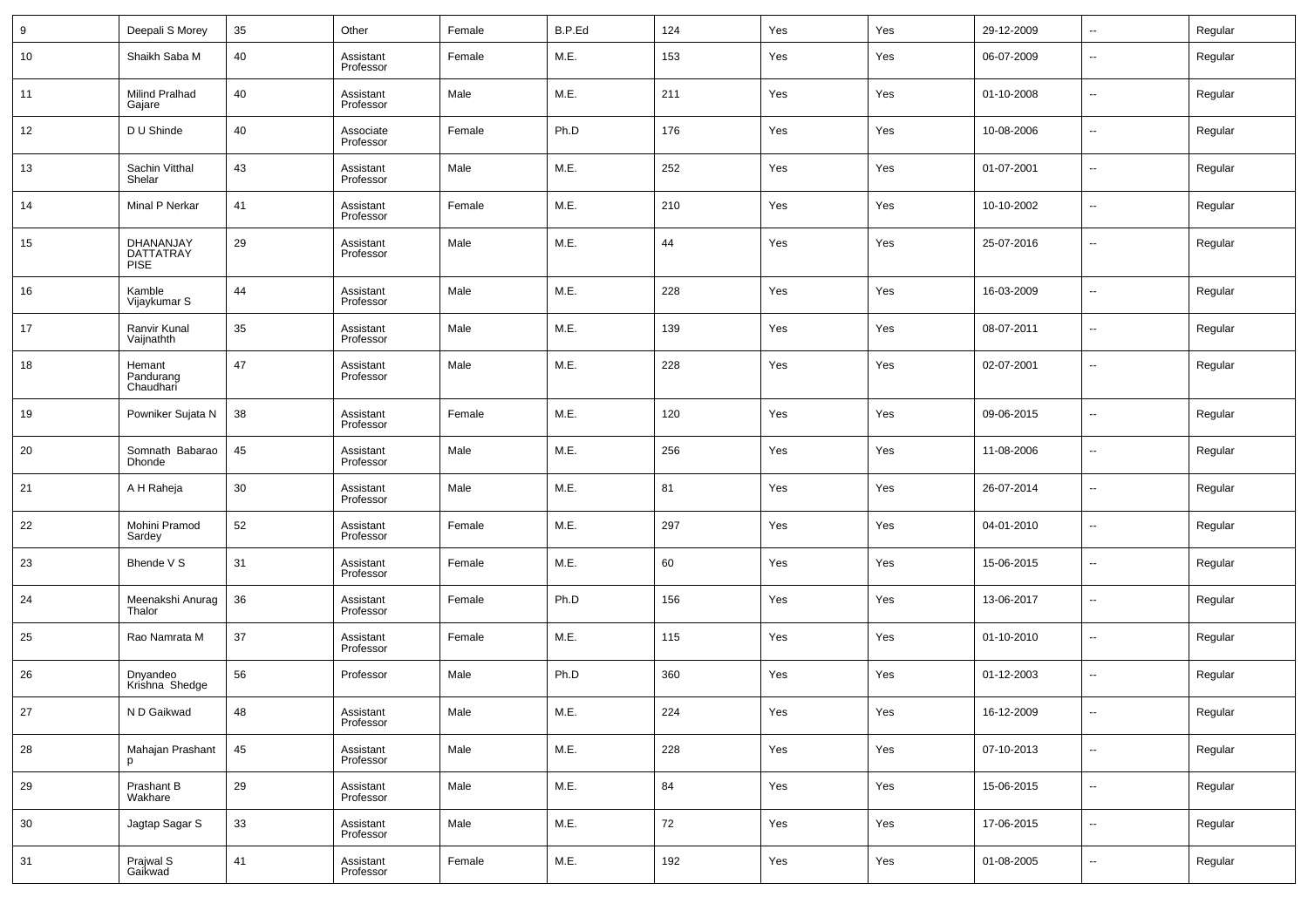| 32 | JAYDEEP BALU<br>PATIL                 | 31 | Associate<br>Professor | Male   | M.E.   | 60  | Yes | Yes | 13-06-2016 | $\overline{\phantom{a}}$ | Regular |
|----|---------------------------------------|----|------------------------|--------|--------|-----|-----|-----|------------|--------------------------|---------|
| 33 | Girish Navale                         | 38 | Assistant<br>Professor | Male   | M.E.   | 139 | Yes | Yes | 01-10-2008 | $\overline{\phantom{a}}$ | Regular |
| 34 | <b>VIPIN DINKAR</b><br><b>CHOPADE</b> | 28 | Assistant<br>Professor | Male   | M.E.   | 40  | Yes | Yes | 19-12-2016 | $\overline{\phantom{a}}$ | Regular |
| 35 | Kuralkar Vaishali                     | 43 | Assistant<br>Professor | Female | M.E.   | 139 | Yes | Yes | 14-10-2008 | ⊷                        | Regular |
| 36 | Anuja S Phapale                       | 40 | Assistant<br>Professor | Female | M.E.   | 161 | Yes | Yes | 04-01-2010 | $\overline{\phantom{a}}$ | Regular |
| 37 | N P Bhone                             | 36 | Assistant<br>Professor | Male   | M.E.   | 132 | Yes | Yes | 03-06-2013 | ⊷                        | Regular |
| 38 | <b>HARSHADA</b><br>BHUSHAN<br>MAGAR   | 36 | Assistant<br>Professor | Female | M.E.   | 120 | Yes | Yes | 09-06-2016 | $\overline{\phantom{a}}$ | Regular |
| 39 | Vinayak K Bairagi                     | 36 | Associate<br>Professor | Male   | Ph.D   | 156 | Yes | Yes | 11-06-2013 | -−                       | Regular |
| 40 | Shikha R Agrawal                      | 36 | Assistant<br>Professor | Female | M.E.   | 108 | Yes | Yes | 15-09-2008 | --                       | Regular |
| 41 | MADHURI<br>PRASHANT<br>PARULEKAR      | 54 | Assistant<br>Professor | Female | M.LISc | 108 | Yes | Yes | 01-12-2013 | -−                       | Regular |
| 42 | Chandrakant K<br>Bhange               | 44 | Assistant<br>Professor | Male   | M.E.   | 125 | Yes | Yes | 18-07-2013 | ⊷                        | Regular |
| 43 | Nilima Satish<br>Warade               | 40 | Assistant<br>Professor | Female | M.E.   | 126 | Yes | Yes | 18-06-2014 | $\overline{\phantom{a}}$ | Regular |
| 44 | Pushpa V Hirve                        | 32 | Assistant<br>Professor | Female | B.Sc.  | 84  | Yes | Yes | 03-06-2013 | ⊷                        | Regular |
| 45 | Rahul N Jadahv                        | 35 | Assistant<br>Professor | Male   | M.E.   | 101 | Yes | Yes | 10-06-2013 | $\overline{\phantom{a}}$ | Regular |
| 46 | G N Mawale                            | 39 | Assistant<br>Professor | Female | B.E    | 175 | Yes | Yes | 01-10-2008 | ⊷                        | Regular |
| 47 | Amrapali Shivaji<br>Chavan            | 35 | Assistant<br>Professor | Female | M.E.   | 108 | Yes | Yes | 09-06-2017 | $\overline{\phantom{a}}$ | Regular |
| 48 | Sweta Madhukar<br>Patil               | 29 | Assistant<br>Professor | Female | M.E.   | 84  | Yes | Yes | 08-06-2017 | ⊷                        | Regular |
| 49 | Mamta R Wanjre                        | 47 | Assistant<br>Professor | Female | M.E.   | 124 | Yes | Yes | 29-12-2009 | --                       | Regular |
| 50 | Sagar Babanrao<br>Pokharkar           | 37 | Assistant<br>Professor | Male   | M.E.   | 129 | Yes | Yes | 06-08-2009 | $\sim$                   | Regular |
| 51 | Vandana V Kale                        | 37 | Assistant<br>Professor | Female | M.E.   | 124 | Yes | Yes | 29-12-2009 | $\sim$                   | Regular |
| 52 | Venkat N Ghodke                       | 45 | Assistant<br>Professor | Male   | M.E.   | 228 | Yes | Yes | 12-04-2012 | $\sim$                   | Regular |
| 53 | Devendra Anant<br>Itole               | 35 | Assistant<br>Professor | Male   | M.E.   | 138 | Yes | Yes | 01-10-2008 | $\sim$                   | Regular |
| 54 | Sheetal V Kulkarni                    | 36 | Assistant<br>Professor | Female | M.E.   | 129 | Yes | Yes | 07-07-2009 | ⊷                        | Regular |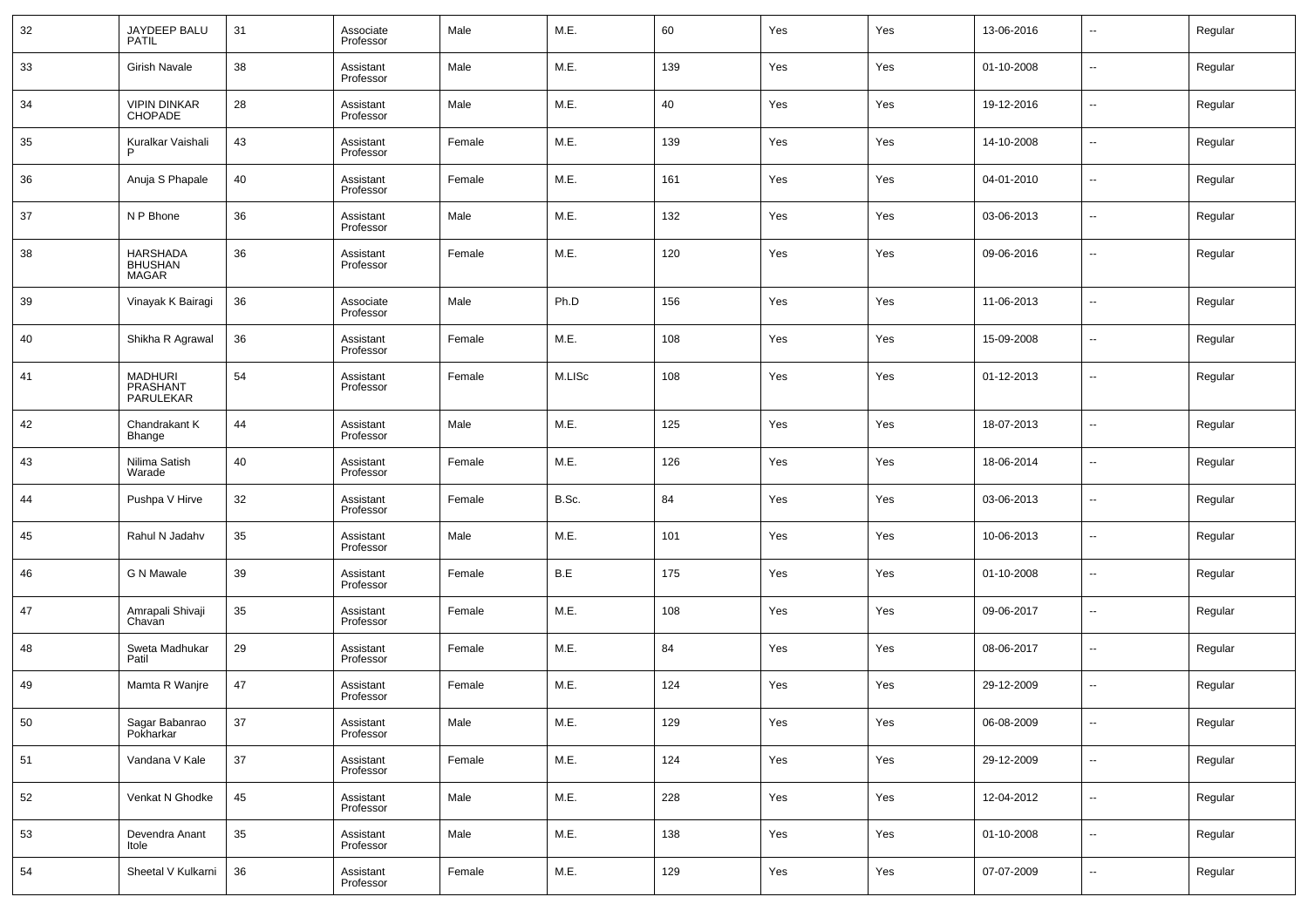| 55 | Gadgil Krutuja S                                   | 44 | Assistant<br>Professor                              | Female | M.E.      | 208 | Yes | Yes | 15-07-2005 | --     | Regular |
|----|----------------------------------------------------|----|-----------------------------------------------------|--------|-----------|-----|-----|-----|------------|--------|---------|
| 56 | J C Pasalkar                                       | 34 | Assistant<br>Professor                              | Female | M.E.      | 129 | Yes | Yes | 07-12-2009 | --     | Regular |
| 57 | S V Arlikar                                        | 52 | Assistant<br>Professor                              | Male   | M.Sc(Phy) | 350 | Yes | Yes | 05-04-1993 | --     | Regular |
| 58 | ARCHANA<br>SANTOSH UBALE                           | 37 | Assistant<br>Professor                              | Female | M.E.      | 144 | Yes | Yes | 09-06-2016 | $\sim$ | Regular |
| 59 | Supriya Vikas<br>Lohar                             | 41 | Assistant<br>Professor                              | Female | M.E.      | 144 | Yes | Yes | 06-01-2010 | $\sim$ | Regular |
| 60 | A J More                                           | 36 | Assistant<br>Professor                              | Male   | M.E.      | 136 | Yes | Yes | 01-01-2010 | $\sim$ | Regular |
| 61 | AMOL AVINASH<br>CHAUDHARI                          | 30 | Assistant<br>Professor                              | Male   | M.E.      | 48  | Yes | Yes | 09-06-2016 | --     | Regular |
| 62 | Varsha K Patil                                     | 45 | Assistant<br>Professor                              | Female | M.E.      | 216 | Yes | Yes | 01-01-2010 | $\sim$ | Regular |
| 63 | Vineeta Philip                                     | 37 | Assistant<br>Professor                              | Female | M.E.      | 132 | Yes | Yes | 07-01-2011 | --     | Regular |
| 64 | Amita Aniruddha<br>Shinde                          | 40 | Assistant<br>Professor                              | Female | M.E.      | 151 | Yes | Yes | 03-09-2007 | --     | Regular |
| 65 | Deepali M Yewale                                   | 40 | Assistant<br>Professor                              | Female | M.E.      | 168 | Yes | Yes | 23-11-2010 | --     | Regular |
| 66 | A N Khan                                           | 35 | Assistant<br>Professor                              | Female | M.E.      | 171 | Yes | Yes | 25-06-2013 | --     | Regular |
| 67 | <b>MAHESH</b><br><b>BALASAHEB</b><br><b>NIGADE</b> | 42 | Other                                               | Male   | M.E.      | 60  | Yes | Yes | 26-07-2016 | --     | Regular |
| 68 | Vikas Janardan<br>Desai                            | 31 | Assistant<br>Professor                              | Male   | M.E.      | 104 | Yes | Yes | 26-07-2011 | н.     | Regular |
| 69 | D S Zingade                                        | 40 | Assistant<br>Professor                              | Female | M.E.      | 168 | Yes | Yes | 18-07-2007 | ш,     | Regular |
| 70 | Mane Pradeep<br>Bajrang                            | 51 | Dean / Principal /<br>Director / Vice<br>Chancellor | Male   | Ph.D      | 360 | Yes | Yes | 06-11-2009 | --     | Regular |
| 71 | P S Sadaphule                                      | 34 | Assistant<br>Professor                              | Male   | M.E.      | 139 | Yes | Yes | 16-10-2008 | --     | Regular |
| 72 | Pradnya<br>Dattatraya<br>Bormane                   | 30 | Assistant<br>Professor                              | Female | M.E.      | 60  | Yes | Yes | 15-06-2017 | --     | Regular |
| 73 | Sugat Ramrao<br>Pawar                              | 35 | Assistant<br>Professor                              | Male   | M.E.      | 98  | Yes | Yes | 03-01-2012 | --     | Regular |
| 74 | S V Limkar                                         | 36 | Assistant<br>Professor                              | Male   | Ph.D      | 144 | Yes | Yes | 21-06-2012 | $\sim$ | Regular |
| 75 | SHOBHIKA<br>PANKAJ<br>GOPNARAYAN                   | 33 | Assistant<br>Professor                              | Female | M.E.      | 120 | Yes | Yes | 09-06-2016 | $\sim$ | Regular |
| 76 | Shilpa P<br>Pimpalkar                              | 41 | Assistant<br>Professor                              | Female | M.E.      | 192 | Yes | Yes | 01-08-2005 | $\sim$ | Regular |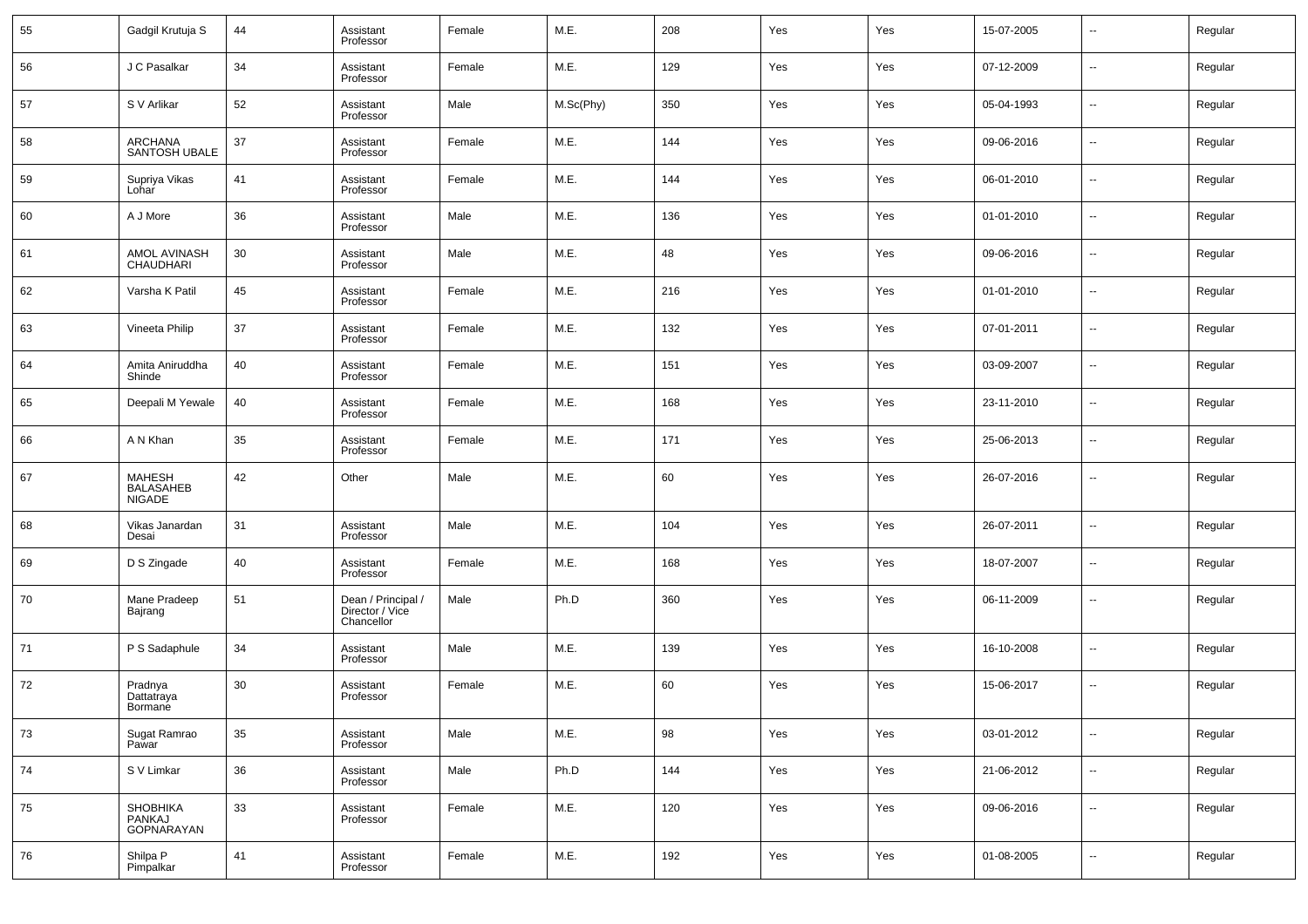| 77 | KSHIPRA<br>GANESH<br>WADIKAR  | 39     | Assistant<br>Professor | Female | M.Sc. | 156 | Yes                          | Yes | 13-08-2007 | --                       | Regular |
|----|-------------------------------|--------|------------------------|--------|-------|-----|------------------------------|-----|------------|--------------------------|---------|
| 78 | Sachin R Kokane               | 34     | Assistant<br>Professor | Male   | M.E.  | 116 | Yes                          | Yes | 12-10-2010 | ш,                       | Regular |
| 79 | Pandurang<br>Abhimanyu Patil  | 54     | Assistant<br>Professor | Male   | M.E.  | 295 | Yes                          | Yes | 01-01-2013 | ш,                       | Regular |
| 80 | A M Patil                     | 34     | Assistant<br>Professor | Female | M.Sc. | 113 | Yes                          | Yes | 11-07-2013 | ш,                       | Regular |
| 81 | Minal A Zope                  | 40     | Assistant<br>Professor | Female | M.E.  | 192 | Yes                          | Yes | 07-02-2004 | ш,                       | Regular |
| 82 | Riyaz A Jamadar               | 49     | Assistant<br>Professor | Male   | M.E.  | 228 | Yes                          | Yes | 03-07-2009 | ш,                       | Regular |
| 83 | P G Musrif                    | 40     | Assistant<br>Professor | Male   | Ph.D  | 180 | Yes                          | Yes | 22-12-2009 | ш,                       | Regular |
| 84 | Geeta D Salunke               | 44     | Assistant<br>Professor | Female | M.E.  | 246 | Yes                          | Yes | 04-06-2013 | ш,                       | Regular |
| 85 | Neha S Patil                  | 34     | Assistant<br>Professor | Female | M.E.  | 151 | Yes                          | Yes | 03-09-2007 | ш,                       | Regular |
| 86 | Archana G Said                | 39     | Assistant<br>Professor | Female | M.E.  | 144 | Yes                          | Yes | 31-12-2008 | ш,                       | Regular |
| 87 | Zaware Sarika<br><b>Nitin</b> | 42     | Assistant<br>Professor | Female | M.E.  | 216 | Yes                          | Yes | 08-08-2006 | н.                       | Regular |
| 88 | Pritesh A patil               | 39     | Assistant<br>Professor | Male   | M.E.  | 168 | Yes                          | Yes | 08-12-2009 | ш,                       | Regular |
| 89 | P S Rathod                    | 57     | Assistant<br>Professor | Male   | M.E.  | 232 | Yes                          | Yes | 22-12-2009 | ш,                       | Regular |
| 90 | Shingare Saurabh<br>S         | 42     | Assistant<br>Professor | Male   | M.E.  | 168 | Yes                          | Yes | 07-08-2006 | н.                       | Regular |
| 91 | A V Kore                      | 32     | Assistant<br>Professor | Male   | M.E.  | 117 | Yes                          | Yes | 11-12-2012 | ш,                       | Regular |
| 92 | S S Gadadhe                   | 34     | Assistant<br>Professor | Male   | M.E.  | 124 | Yes                          | Yes | 13-10-2010 | н.                       | Regular |
| 93 | Landge Shubhangi<br>S         | 44     | Assistant<br>Professor | Female | M.E.  | 180 | Yes                          | Yes | 06-08-2007 | ш,                       | Regular |
| 94 | Mousami Sandeep<br>Vanjale    | 40     | Assistant<br>Professor | Female | M.E.  | 195 | Yes                          | Yes | 01-02-2005 | н.                       | Regular |
| 95 | KISHOR<br>SADASHIV<br>WAGH    | 49     | Associate<br>Professor | Male   | Ph.D  | 266 | Yes                          | Yes | 05-04-2016 |                          | Regular |
| 96 | Madhuri Narendra<br>Shinde    | 32     | Assistant<br>Professor | Female | M.Sc. | 38  | Yes                          | Yes | 09-06-2017 | ш,                       | Regular |
| 97 | A T Bhondave                  | 30     | Assistant<br>Professor | Female | M.E.  | 65  | Yes                          | Yes | 11-06-2019 | $\overline{\phantom{a}}$ | Regular |
| 98 | R P Saste                     | $30\,$ | Assistant<br>Professor | Female | M.E.  | 60  | $\operatorname{\mathsf{No}}$ | Yes | 11-06-2019 | ш,                       | Regular |
| 99 | S H Lavate                    | $37\,$ | Assistant<br>Professor | Male   | M.E.  | 144 | Yes                          | Yes | 16-12-2009 | $\overline{\phantom{a}}$ | Regular |